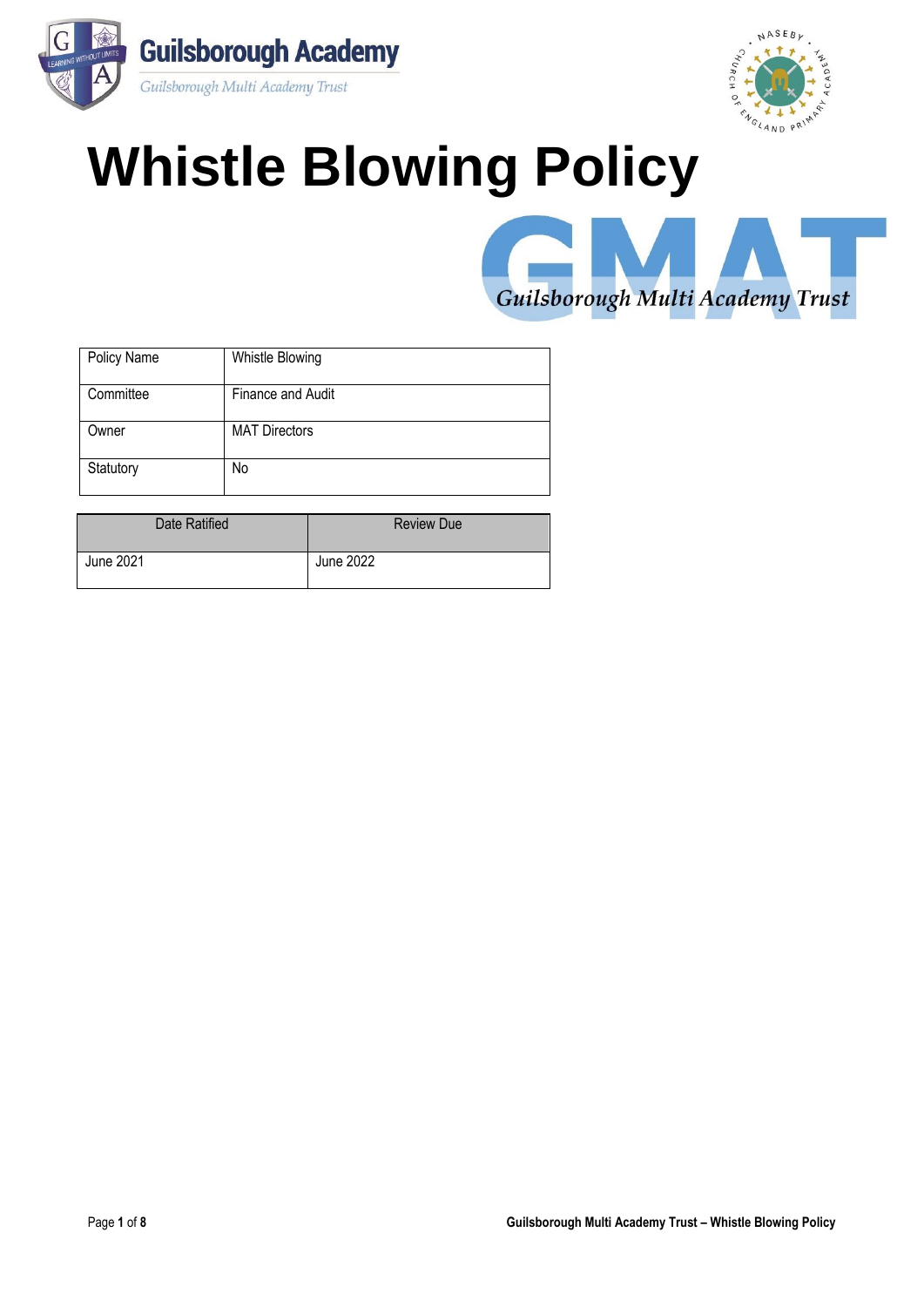



# *1. Purpose*

1.1 To set out the Multi Academy Trust (MAT) Director's policy and procedure for dealing with concerns raised by employees except allegations of child abuse against teachers and other staff and volunteers which will be dealt with under the "Managing Allegations Against Teachers and Other Staff Policy".

#### *2. Background*

- 2.1 As employees are often the first to realise that there may be something wrong within the school, it is important that they feel able to express their concerns without fear of harassment or victimisation. Otherwise they may find it easier to ignore the concern rather than report it. The Public Interest Disclosure Act (in force since January 1999) recognises this fact and is designed to protect employees, who make certain disclosures of information in 'the public interest', from detriment and/or dismissal. This policy builds on the provisions of the Act.
- 2.2 The MAT Director's are committed to the highest possible standard of operation, probity and accountability. In line with that commitment, employees and others with serious concerns about any aspect of the school's work are encouraged to come forward and voice those concerns. This policy document makes it clear that employees can do so without fear of reprisals; it is intended to encourage and enable employees to raise serious concerns within the school rather than overlooking a problem or alerting anyone external to the school.. It is recognised that cases may have to proceed on a confidential basis.
- 2.3 This policy does not form part of any employee's contract of employment and it may be amended at any time.

#### *3. Aims and Scope of the Policy*

- 3.1 This policy aims to:
	- provide avenues for employees to raise concerns internally as a matter of course, and receive feedback on any action taken;
	- provide for matters to be dealt with quickly and appropriately; and ensure that concerns are taken seriously;
	- reassure employees that they will be protected from reprisals or victimisation for whistle-blowing in good faith;
	- allow employees to take the matter further if they are dissatisfied with the MAT Director's response.
- 3.2 This policy describes how any school employee can raise any concerns s/he may have about working practices and who should be informed about the concerns. It may be that issues raised via this policy will be addressed via other procedures, e.g. anti-fraud and corruption, grievance, disciplinary, harassment and child protection procedures.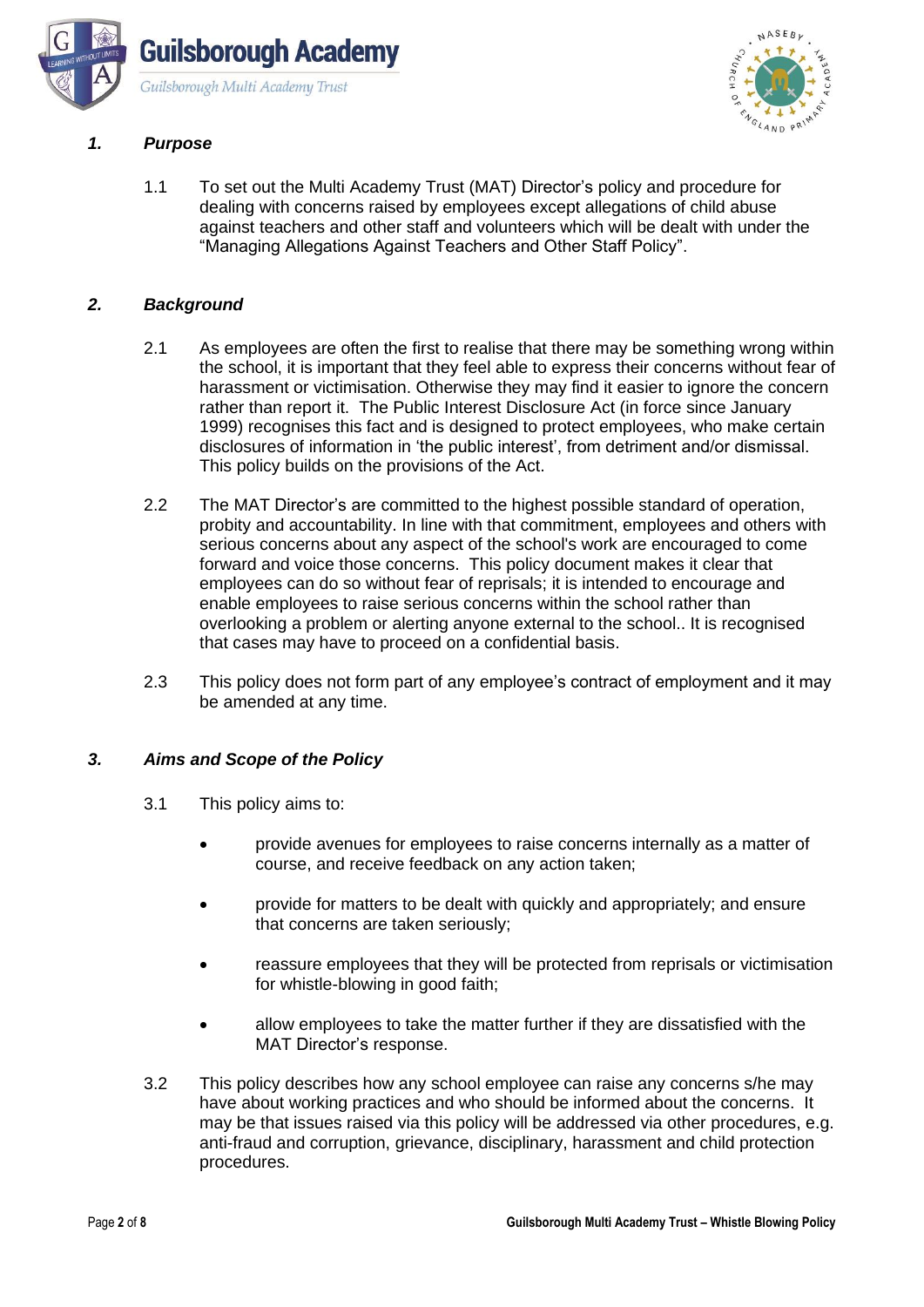



- 3.3 A **whistleblower** is a person who raises a genuine concern relating to the matters below. If employees have any genuine concerns related to suspected wrongdoing or danger affecting any of our activities (a whistleblowing concern) he/she should report it under this policy. **Whistleblowing** is the disclosure of information which relates to suspected wrongdoing or dangers at work. This may include: (a) criminal activity;
	- (b) miscarriages of justice;
	- (c) danger to health and safety;
	- (d) damage to the environment;

(e) failure to comply with any legal or professional obligation or regulatory requirements:

- (f) bribery;
- (g) financial fraud or mismanagement;
- (h) negligence;
- (i) breach of our internal policies and procedures
- (j) conduct likely to damage our reputation;
- (k) unauthorised disclosure of confidential information;
- (l) examination fraud
- (m) the deliberate concealment of any of the above matters.
- 3.4 Before initiating the procedure employees should consider the following:
	- the responsibility for expressing concerns about unacceptable practice or behaviour rests with all employees;
	- employees should use line manager or team meetings and other opportunities to raise questions and seek clarification on issues which are of day-to-day concern;
	- whilst it can be difficult to raise concerns about the practice or behaviour of a colleague, employees must act to prevent an escalation of the problem and to prevent themselves being potentially implicated.
- 3.5 All employees have the right to raise concerns, which could be about the actions of other employees, private contractors, directors, governors, volunteers or the Local Authority.
- 3.6 Concerns raised by employees about their own conditions of service, should be addressed via the MAT Grievance Procedure or, if the matter relates to salary, the salary review procedures documented in the school's pay policy.

#### *4. Safeguards*

- 4.1 Harassment or Victimisation
	- 4.1.1 The MAT Director's recognise that the decision to report a concern can be a difficult one to make, not least because of the fear of reprisal from those responsible for the malpractice. The MAT Director's will not tolerate harassment or victimisation and will take action to protect employees when they raise a concern in good faith.
	- 4.1.2 This does not mean that if an employee is already the subject of internal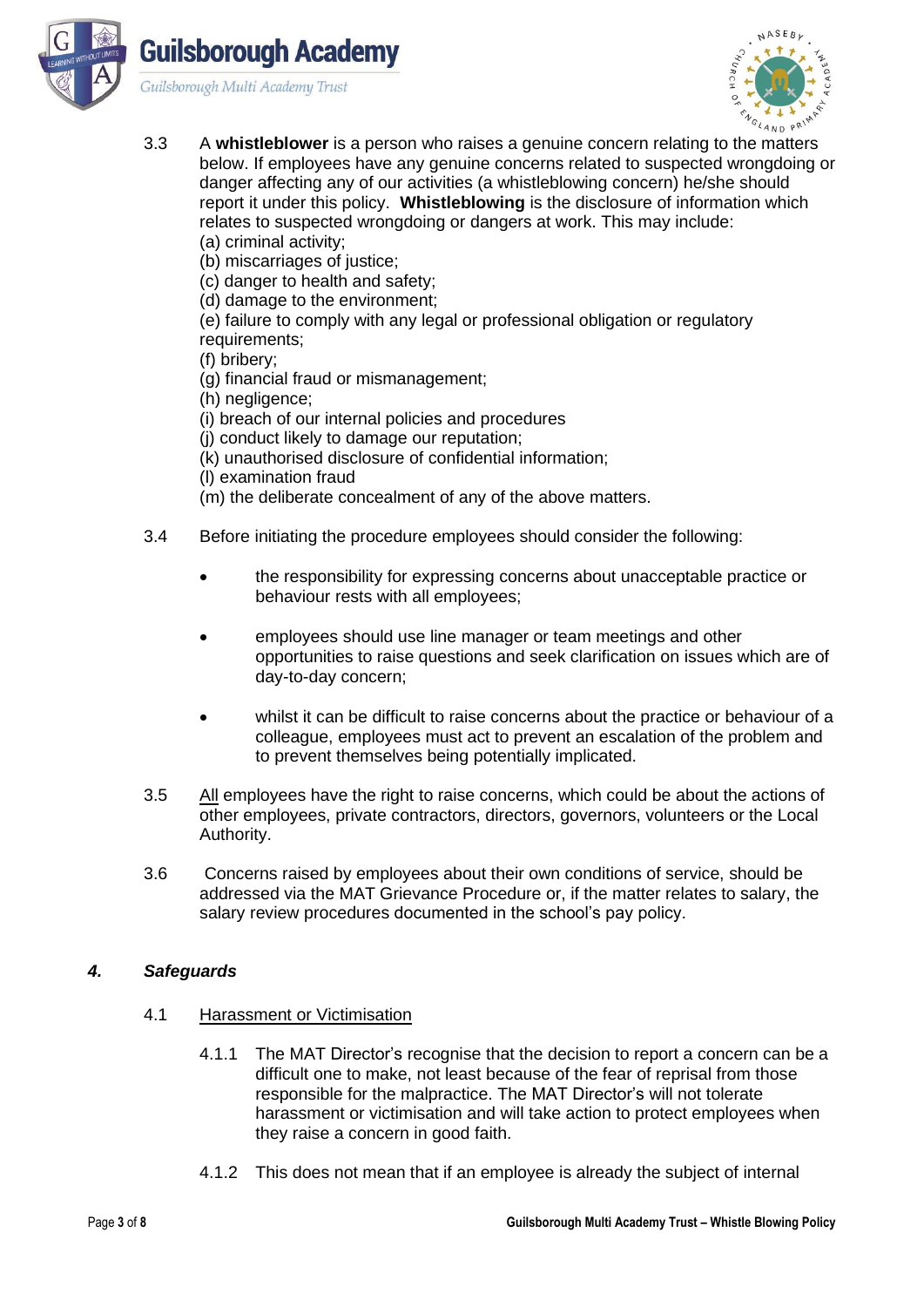



procedures such as disciplinary or redundancy, that those procedures will be halted as a result of that employee raising a concern under the whistleblowing policy.

## 4.2 Confidentiality

- 4.2.1 We hope that staff will feel able to voice whistleblowing concerns openly under this policy. The MAT Director's will make every effort to protect an employee's identity if confidentiality is requested. However, it must be understood that should the concern raised need to be addressed through another procedure, e.g. disciplinary procedures, the employee may be asked to provide a signed statement as part of the evidence, thus revealing identity. Failure to provide such a statement may mean that further action cannot be taken by the MAT Director's to address the concern and in some circumstances, the MAT Director's may have to disclose the identity of the employee without their consent, although this will be discussed with the employee first.
- 4.2.2 *Whilstleblowing and GDPR - Whilst a large proportion of whistleblowing reports are made anonymously, many contain personal data that is divulged as part of the reporting process. The processing of personal data can greatly aid effective operation of a whistleblowing service because it allows a more detailed investigation to take place. The academy whistleblowing service will adhere to the principles relating to the processing of, and access to, personal data as outlined in our Data Protection Policy.*

# 4.3 Anonymous Allegations

- 4.3.1 Employees are encouraged to put their name to an allegation. Allegations expressed anonymously are much less powerful and more difficult to address, but they will be considered at the discretion of the MAT Director's. In exercising the discretion, the factors to be taken into account would include:
	- the seriousness of the issues raised;
	- the credibility of the concern; and
	- the likelihood of confirming the allegation from attributable sources.

#### 4.4 Untrue Allegations

4.4.1 If an employee makes an allegation in good faith, but it is not confirmed by the investigation, no action will be taken against that employee. If, however, we conclude that an employee has made malicious or vexatious allegations, or with a view to personal gain disciplinary action may be taken against that employee.

#### 4.5 Unfounded Allegations

4.5.1 Following investigation, allegations may be confirmed as unfounded. This outcome will be notified to the employee who raised the concern, who will be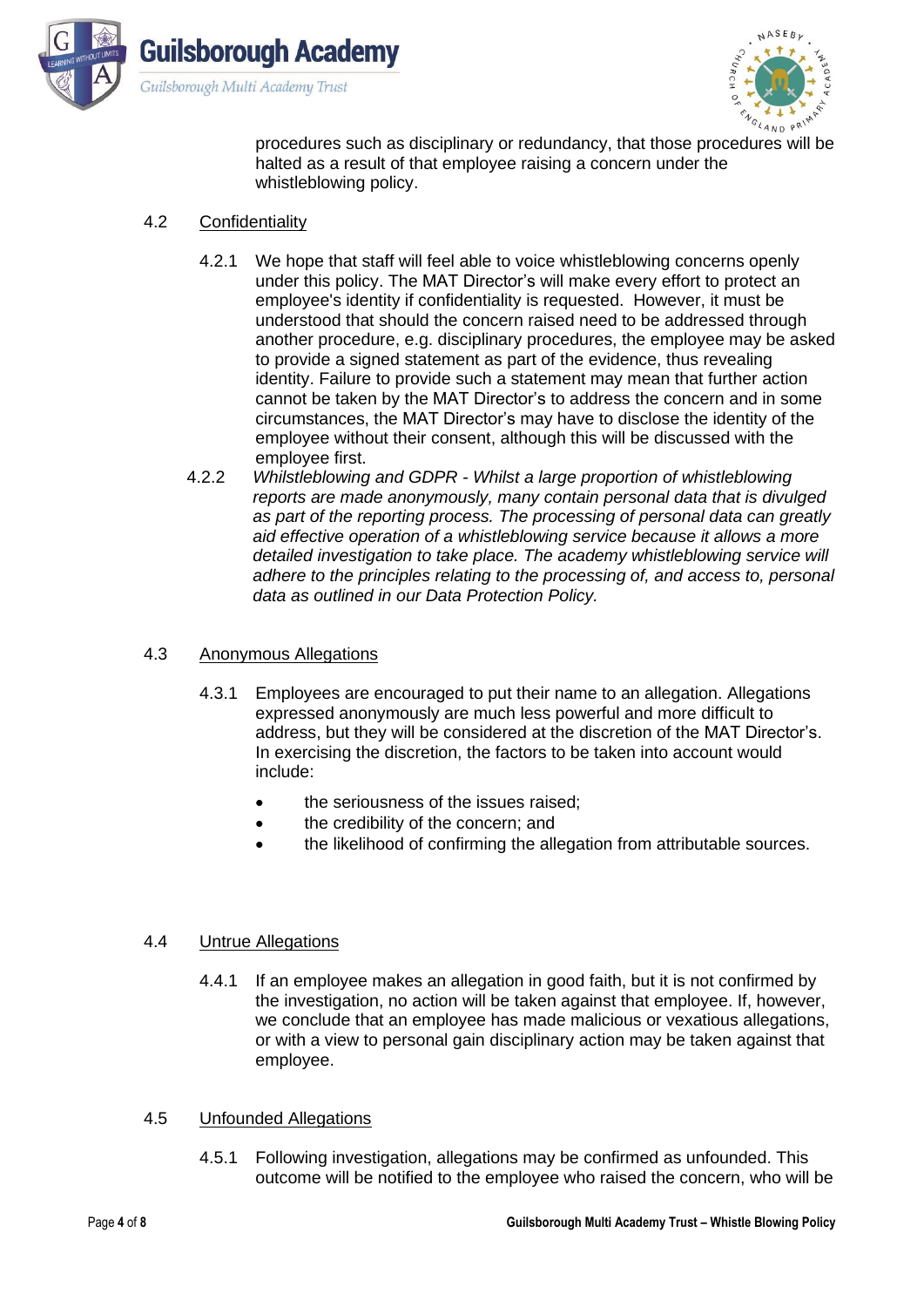



informed that the MAT Director's deem the matter to be concluded and that it should not be raised again unless new evidence becomes available.

- 4.6 Support to Employees
	- 4.6.1 It is recognised that raising concerns can be difficult and stressful. Advice and support will be made available, as appropriate, to both the employee(s) raising the concerns and the employee(s) subject to investigation.

## **5. How to raise a Concern**

- 5.1 As a first step, an employee should normally raise concerns with their immediate manager or their manager's superior. This depends, however, on the seriousness and sensitivity of the issues and who is involved. For example, if an employee believes that their immediate manager or their manager's superior is involved, s/he should approach the Principal/Head of School or Chair of Governors. An employee (including the Principal/Head of School and members of the senior leadership team) can by-pass the direct management line and the MAT Director's if s/he feels the overall management and MAT Director's of a school is engaged in an improper course of action. In this case please refer to section 7 below.
- 5.2 Concerns are better raised in writing. The employee should set out the background and history of the concerns, giving names, dates and places where possible, and the reasons why s/he is particularly concerned about the situation. If an employee does not feel able to put the concern in writing, s/he should telephone or meet the appropriate person. It is important that, however the concern is raised, the employee makes it clear that s/he is raising the issue via the whistle-blowing procedure.
- 5.3 The earlier an employee expresses the concern, the easier it is to take action.
- 5.4 Although an employee is not expected to prove the truth of an allegation, s/he will need to demonstrate to the person contacted that there are sufficient grounds for the concern.
- 5.5 In some instances it may be appropriate for an employee to ask the trade union to raise a matter on the employee's behalf.
- 5.6 At each meeting under this policy the employee may bring a work colleague or trade union representative. The companion must respect the confidentiality of the disclosure and any subsequent investigation.

#### *The Role of Senior Managers*

- 6.1 A senior manager may be informed by an employee about concern(s) and that s/he is "blowing the whistle" within the procedure in person; or in writing or over the phone.
- 6.2 The senior manager should respond immediately by arranging to meet with the employee to discuss the concern(s) as soon as possible.
- 6.3 Stage One:
	- 6.3.1 At the initial meeting the senior manager should establish that: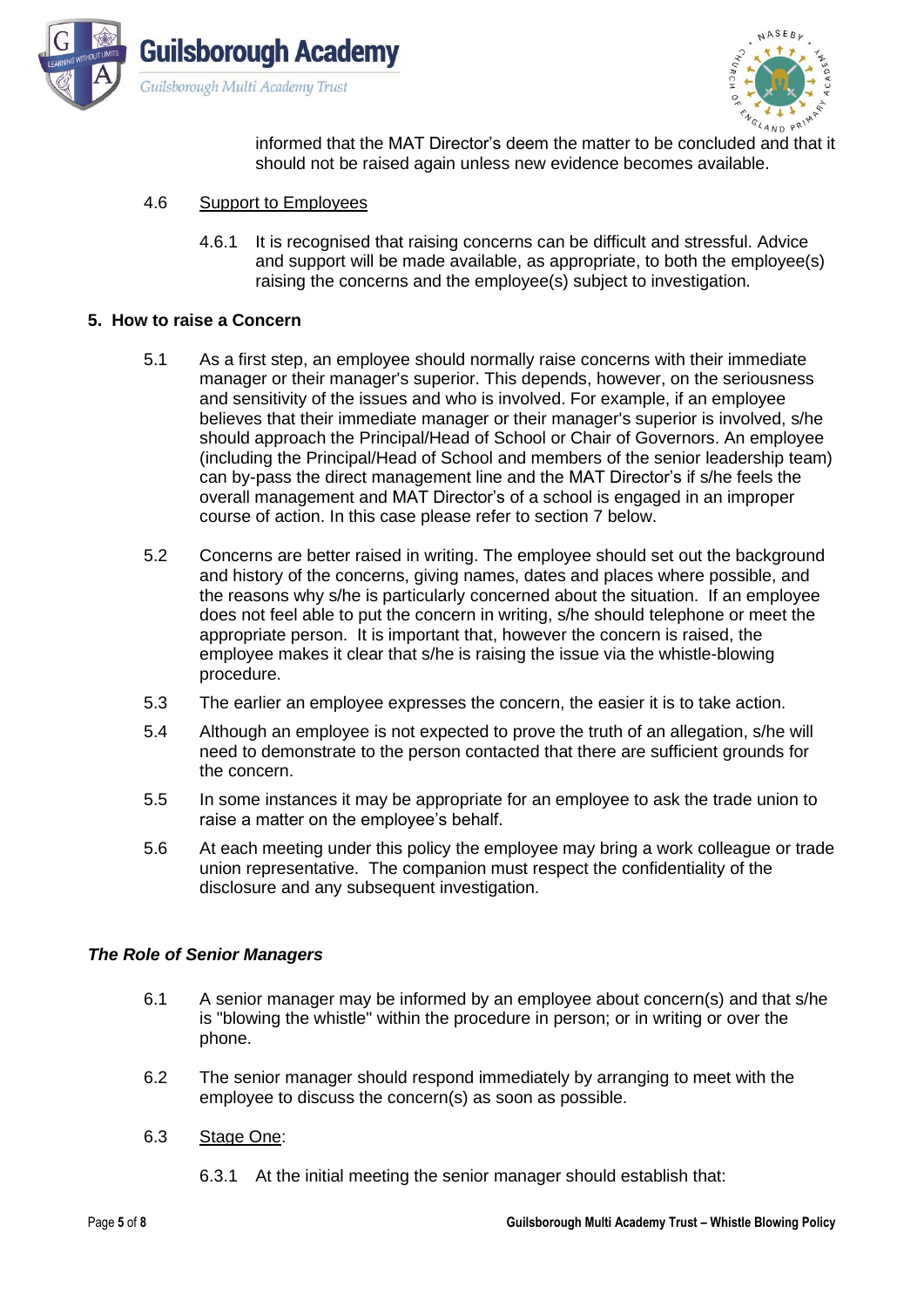



- there is genuine cause and sufficient grounds for the concern; and
- the concern has been appropriately raised via the Whistle-blowing Policy.
- 6.3.2 The senior manager should ask the employee, to put their concern(s) in writing, if s/he has not already done so. If the employee is unable to do this the senior manager will take down a written summary of his/her concern/s and provide him/her with a copy after the meeting. The senior manager should make notes of the discussions with the employee. The employee's letter and/or senior manager's notes should make it clear that the employee is raising the issue via the whistle-blowing procedure and provide:
	- the background and history of the concerns; and
	- names, dates and places (where possible); and
	- the reasons why the employee is particularly concerned about the situation.
- 6.3.3 The employee should be asked to date and sign their letter and/or the notes of any discussion. The senior manager should positively encourage the employee to do this, as a concern expressed anonymously is much less powerful and much more difficult to address, especially if the letter/notes become evidence in other proceedings, e.g. an internal disciplinary hearing.
- 6.3.4 The senior manager should follow the policy as set out above and in particular explain to the employee:
	- what steps s/he intends to take to address the concern;
	- how s/he will communicate with the employee during and at the end of the process; and
	- that a written response will be sent out within ten working days.
	- that their identity will be protected as far as possible, but should the investigation into the concern require the employee to be named as the source of the information, that this will be discussed with the employee before their name is disclosed;
	- that the MAT Director's will do all they can to protect the employee from discrimination and/or victimisation;
	- that the matter will be taken seriously and investigated immediately; and
	- that if the employee's concern, though raised in good faith, is not confirmed by the investigation, no punitive action will be taken against them.
- 6.3.7 The senior manager should explain to the employee, as a matter of fact, that:
	- if clear evidence is uncovered during the investigation that s/he has made a malicious or vexatious allegation, disciplinary action may be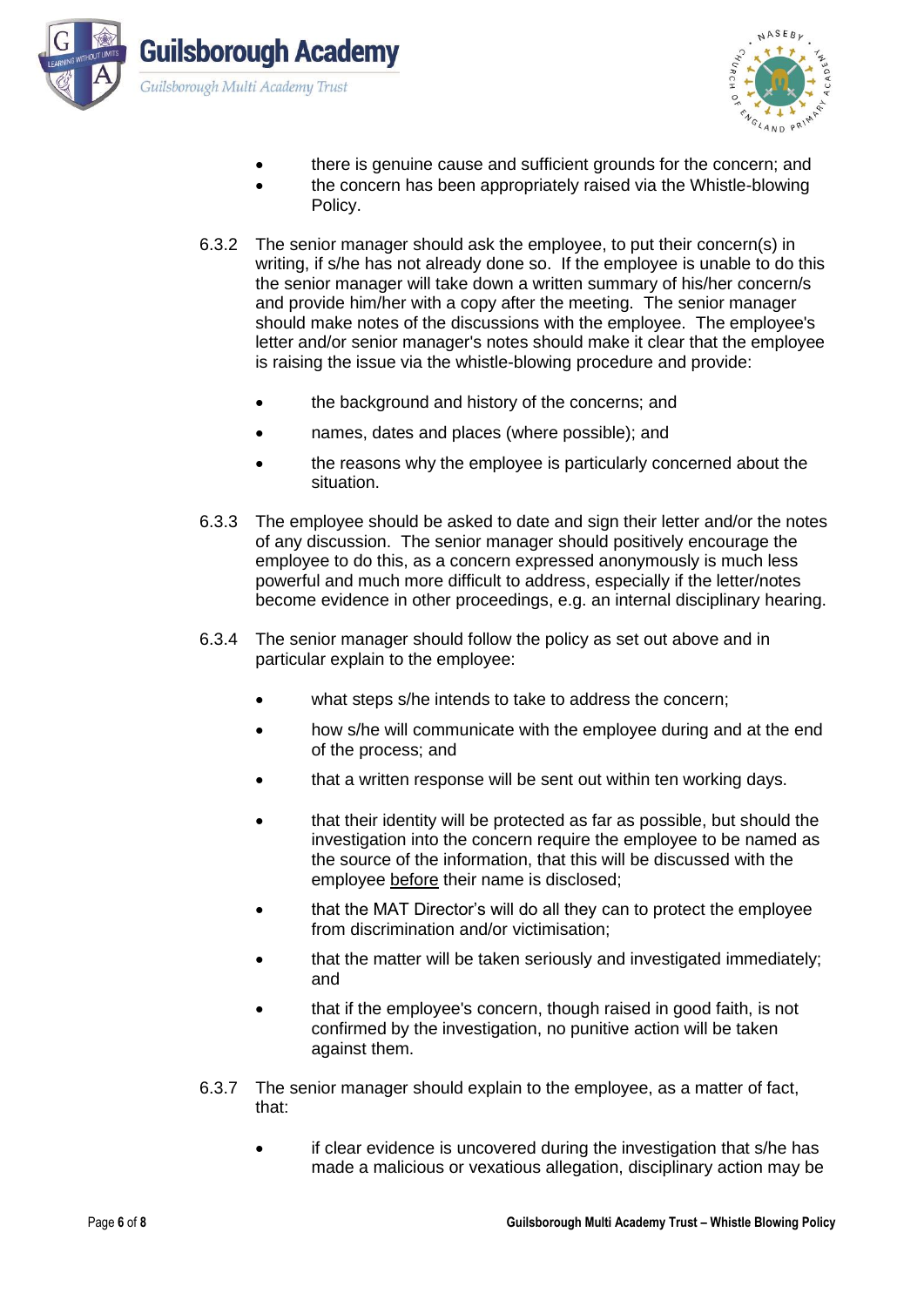



taken against them; and

• the investigation may confirm their allegations to be unfounded in which case the MAT Director's will deem the matter to be concluded and s/he will be expected not to raise the concern again, unless new evidence becomes available.

## 6.4 Stage Two:

- 6.4.1 Following the initial meeting with the employee, the senior manager should consult with the Principal/Head of School or chair of governors to determine whether an investigation is appropriate and, if so, what form it should take. A record should be made of the decisions and/or agreed actions.
- 6.4.2 It may be necessary, with anonymous allegations, to consider whether it is possible to take any further action. When making this decision, senior managers should take the following factors into account:
	- the seriousness of the issue(s) raised:
	- the credibility of the concern(s); and
	- the likelihood of confirming the allegation(s) from attributable sources.
- 6.4.3 In some cases, it may be possible to resolve the concern(s) simply, by agreed action or an explanation regarding the concern(s), without the need for further investigation. However, depending on the nature of the concern(s) it may be necessary for the concern(s) to:
	- be investigated internally:
	- be referred to the police:
	- be referred to the external auditor;
	- form the subject of an independent inquiry.
- 6.4.4 Senior Managers should have a working knowledge and understanding of other school policies and procedures, e.g. disciplinary, harassment, child protection procedures, to ensure that concerns raised by employees are addressed via the appropriate procedure/process. Advice is available from the school's personnel advisers.

#### 6.5 Stage Three

- 6.5.1 Within ten working days of a concern being received, the manager receiving the concern must write to the whistleblower:
	- acknowledging that the concern has been received;
	- indicating how they propose to deal with the matter;
	- giving an estimate of how long it will take to provide a final response; and/or
	- telling the employee whether any initial enquiries have been made; and
	- telling the employee whether further investigations will take place,